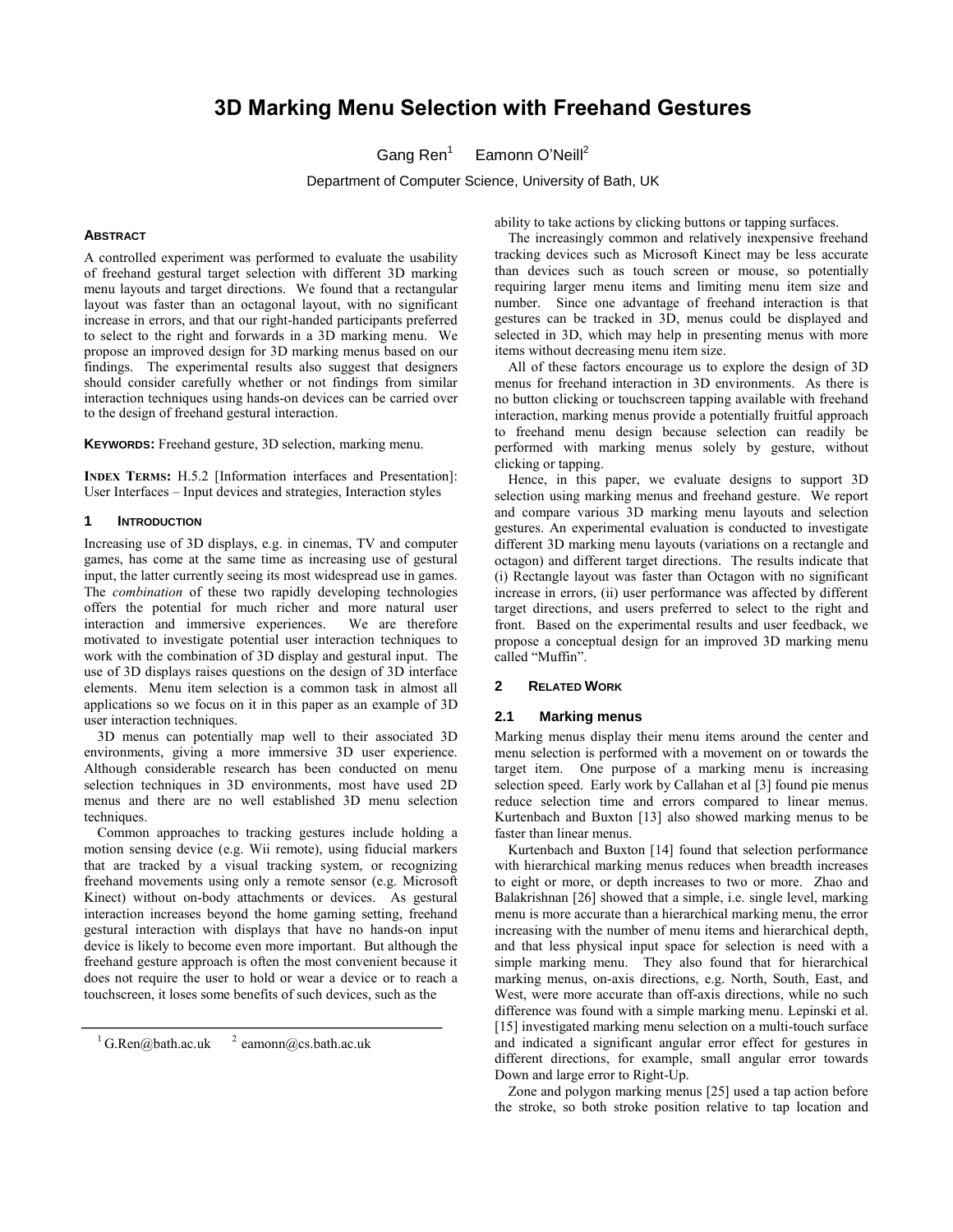stroke direction are used in selection, giving high selection speed and accuracy. When using pen devices with marking menus, the 3D orientation of the pen could also be used to aid pen tip selection [21]. Other devices can also be used to select marking menu items. Using a tilt technique [20], the user holds a mobile phone and selects with wrist movement. The menu was presented as a semi-circle in [20] and the user selected by rotating the wrist to the item angle. Results indicated that a non-linear menu layout with smaller menu items in the middle and bigger menu items on both sides had the best performance, suggesting that wrist movement accuracy varies with different wrist positions. Wrist and finger movements using a data glove can also be used together to select marking menus [18]. The user first tilts her wrist to select a subgroup with four menu items and then pinches her thumb to one of the other four fingers to select one item. Marking menu selection is also possible using a 6-dof magnetic tracker [19].

# **2.2 Gestural Selection**

Considerable research has also been conducted on gestural selection. For example, to select occluded targets on a small touch screen, Yatani et al [24] rendered the overlapping icons with arrows pointing in a different direction for each object. The user put her thumb near the target on the screen and moved the thumb in the direction corresponding to the target. Directional gestures have also been used to perform menu selection for multitouch displays [15].

Vogel and Balakrishnan [23] tested ray selection in 2D environments with gestures tracked using passive markers on the hand. They found that using finger direction to point was faster with large targets than with small targets but had high error rates. To address the absence of physical buttons, they used movement of the index finger and thumb as a "mouse-clicking" technique. However, the finger movements were too subtle to be tracked accurately by a motion camera without markers on the fingers. A time threshold has also been considered as an alternative to physical buttons [5] but it introduces a lag and so may slow down the selection and frustrate users.

### **2.3 Selection in 3D Environments**

Ray-casting is a common selection approach in 3D environments, using a ray or spotlight to point and select [16]. An alternative to ray-casting is hand extension metaphor in which user's hand position is tracked in real space, typically using handheld devices or cameras, and hand position is used to control a cursor. In a densely populated environment, multiple objects may be in the ray selection range simultaneously. In this case, several techniques have been developed to disambiguate the target from other objects. For example, an effective extension of the ray selection technique is Depth Ray. The user controls a depth marker forward and backward along the ray to select a target intersected by the ray. Depth ray has performed better in dense 3D environments than related techniques such as point cursor and 3D bubble cursor [22].

Grossman and Balakrishnan [8] investigated pointing to a single target with the hand extension metaphor in 3D environments in respect of height, width, depth of the target and the movement angle. They found that moving forwards and backwards to select targets was significantly slower than moving left and right. They also found that target size dimension along the primary axis of movement have a greater impact on performance than the other two dimensions, and suggest that designers consider this when they try to reduce the amount of visual space occupied by 3D objects while facilitating selection.

# **2.4 Using Menus in 3D Environments**

Kim et al. [11] classified menu selection systems for virtual environments according to different aspects such as 3D location, viewing direction, display items, and selection using 3D mouse or data glove. They found that selection performance is reduced if the menu is in a fixed location in the 3D environment. Menus have also been used in VR with different layouts and selection using a wired wand [6]. The results showed that a pie layout was 10% faster than vertical lists, and also confirmed that a fixed menu needed more time to select than a contextual menu.

Menu selection in 3D games was investigated in [4] using a Wii remote. Different menu types including linear, radial and rotary were compared. The results indicated radial menu was fastest with and without sub-menus and had fewest errors without sub-menus.

Tulip [2] used a 3D menu layout for a wired data glove, displaying the first three menu items on the first three fingers of the user's dominant hand and a "More" menu item on the little finger for triggering additional menu items that are then rendered on the palm. However, the results showed that this method is slower than using a tablet and pen for menu selection.

Kopper et al. introduced the SQUAD technique [12], using a marking menu to progressively refine selection after a spherecasting initial selection. Results indicated that SQUAD was much more accurate than ray-casting, and was faster than ray-casting with small targets and in less cluttered environments.

In 3D environments, researchers have also used sphere shaped cues to display off-screen objects, such as mirror ball [17] and 3D arrow cluster [10]. These techniques can provide 3D location cues for the objects distributed around a 3D environment to support 3D interaction tasks such as navigation.

### **3 DESIGN OF 3D MARKING MENU SELECTION**

### **3.1 Design Challenges**

Many marking menu selections in previous research were based on 2D displays with 2D pointing input devices. In this work, we extend the use of marking menus to 3D environments with 3D freehand gestural input. This brings several challenges in 3D marking menu representation and 3D freehand gestural selection.

First, the 3D marking menu items must be rendered carefully to make sure the user can see all the menu items and perceive their 3D locations correctly in order to select them.

Secondly, it can be challenging to select the target menu item from a 3D menu which may be densely populated by menu items, since each menu item may be surrounded in several directions by neighbouring menu items that act as distractors. Hence, in addition to facilitating perception of the correct location of each menu item, an effective 3D freehand gestural selection technique should facilitate effective selection of the correct menu item in the presence of such distractors.

Thirdly, as the menu items are distributed in three dimensions, hand movement in each direction (e.g. up, down, left, right, forward and backward) may be used to select corresponding menu items; which brings more challenges than moving on a 2D surface. Users need to coordinate their eyes and hands effectively to control their hand movement in physical 3D space and select the corresponding menu item in the virtual 3D space.

Finally, a menu selection typically contains three steps: triggering the menu to appear, selecting the target menu item, confirming the selection. Since freehand gestural interaction involves no button clicking or physical touch surface, a suitable design is needed for freehand gestural selection.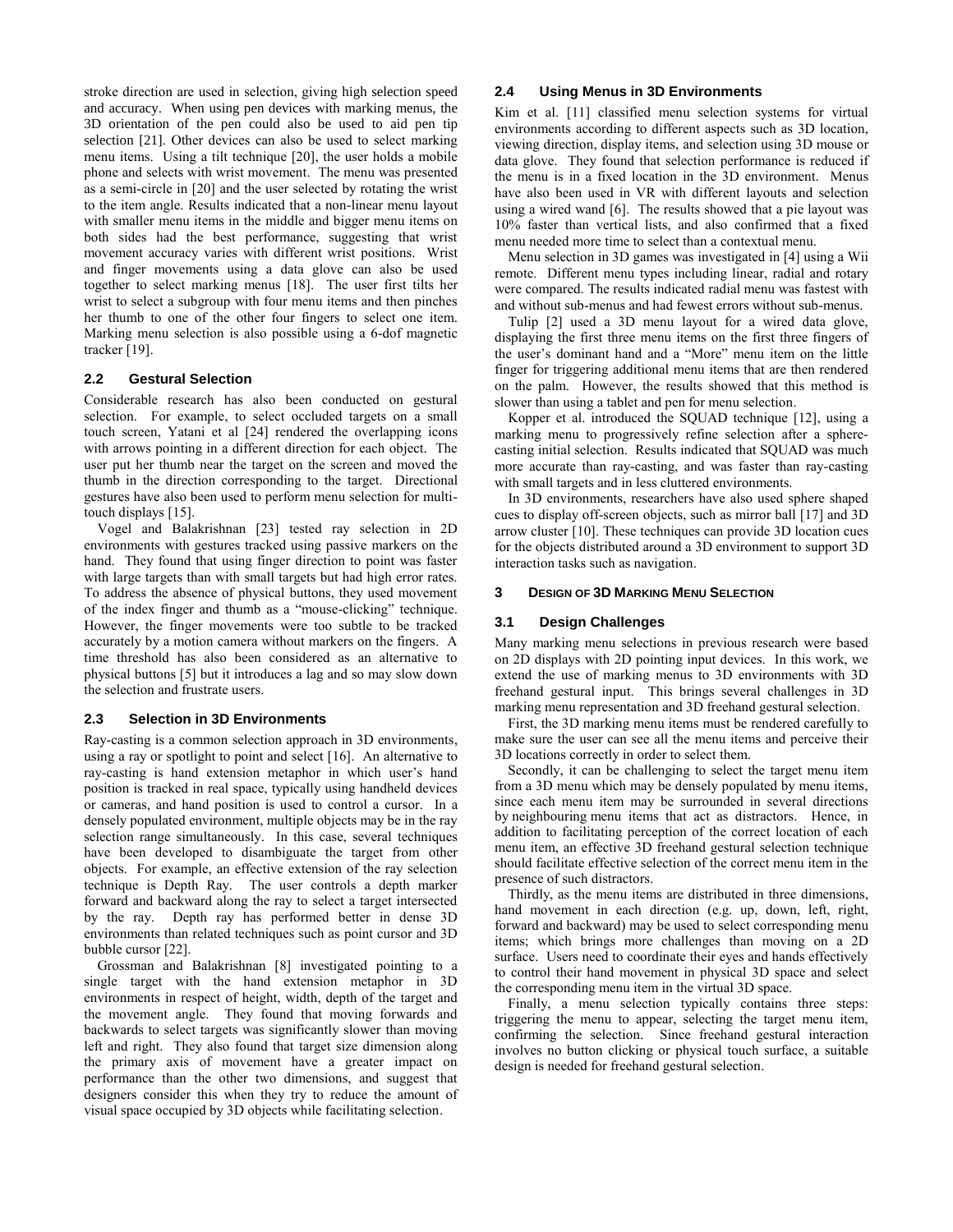# **3.2 Gesture Design**

Although ray-casting techniques have been shown to be effective for 3D selection, the origin of the ray is normally located in front of the objects. However, in a 3D marking menu, the ray origin is, by definition, located in the center of the objects, i.e. with the menu items arranged in three dimensions around it. Also, with ray selection using a device in the user's hand, it is easy to confirm the selection by clicking a button, but this is not available in freehand gestural interaction. Furthermore, as the hand position is virtually surrounded by menu items in all three dimensions, there is no extra dimension and very limited space available for an additional confirmation gesture following the selection gesture. For these reasons, we designed our freehand gestural 3D marking menu selection technique based on the hand extension metaphor rather than ray-casting.

For freehand gesture interaction without holding or wearing a device or fiducial marker, we can fairly easily track major joints such as hand, elbow or shoulder, however, small movements like wrist rotation or finger movement are difficult to track precisely. Given our requirement for reasonably low cost technology that can perform well in potentially visually noisy environments, small movements of the finger or wrist are not suitable for current freehand tracking technology. Hence, we prefer to use the acceleration or movement of the hand, or the angle from hand to elbow or shoulder for tracking the freehand gestures.

After a selection gesture, another action is typically required to confirm the selection with marking menus, such as button clicking [20, 12], pen down/lift [25] or finger movement [18]. In freehand gestural interaction, there is no handheld device or touch surface. Escape [24] and cross selection [1] have shown that it is possible to perform gestural selection without an explicit confirmation action. Drawing on this research, we designed two marking menu selection techniques to enable selection and confirmation with a single directional gesture.

The direction of finger movement is used to select the target in Escape [24]. We applied the same strategy to freehand gesture selection (Figure 1a). The user moves her hand in the appropriate direction, the direction is detected, and the menu item in the corresponding direction is selected. Given that freehand motion tracked by a low-cost camera may be noisy and less accurate than pointing on a touch screen, we added a speed requirement: the direction is detected only when the hand movement speed is faster than a threshold. We call this technique Stroke.

Our second technique is based on the cross selection technique [1]. In cross selection, the target is selected simply by moving the cursor across a boundary without a button click or similar confirmation. This technique could also be used in a 3D environment where the user selects the target by moving the cursor through a corresponding plane, as shown in Figure 1b. We call this technique Reach.



### Figure 1. Selecting an item using gesture (Top-Front view). (a) Stroke, using the movement's direction to select. (b) Reach, using the cursor position to select; which must go through target plane.

Marking menus are usually invoked by a mouse click or pen touch, however, these inputs are not available in freehand gestural interaction, so we need to find a way to invoke the marking menu. Again, as the marking menu items may be distributed in all dimensions, movement of a single hand may not be suitable because it is easy to confuse the trigger gesture with a selection gesture. One benefit of motion tracking without fiducial markers is that the tracking is not limited to the marked body parts; in contrast, it can track the movements of the whole body. This enables using movement of other body parts as the menu trigger gesture. Here, we used a "hands up" gesture performed by the user's other hand as the menu trigger gesture.

# **3.3 Display Design**

We chose the number of menu items for freehand selection based on previous work with 2D marking menus. With pie cursor [7], four and eight items were tested, and Escape [24] used 8 directions for its icon arrows. More items have been tried in [26], and results showed slower selection time and higher error rates for more than eight menu items. Zhao et al. [25] also conclude that to maintain acceptable accuracy rates, marking menus should not exceed 8 items.

Given that the movement ranges of a thumb [24], mouse [7], or handheld tracking device [8] are smaller than an arm, the radius of the marking menu and distance between each menu item could be larger with our freehand gestural selection. This makes our marking menu potentially able to handle more menu items.

Taking all these constraints into account, we constructed the 3D marking menu by putting 8 marking menu items in the vertical plane centred on the initial cursor position, 3 items in the front and another 3 behind the cursor position. These 6 items were in the same horizontal plane. So, we had 14 menu items in total.

Grossman and Balakrishnan [8] suggested that target size dimension along the main selection direction has a greater effect on performance than in the other two dimensions, however, this conclusion is based on the "move and click" selection technique using a 6-dof tracker equipped with a button. In our selection technique for freehand gestural selection (Figure 1), users only need to move their hand toward the target direction (with Stroke) or pass through the target plane (with Reach). Thus, all menu items in our 3D marking menu were 2D rectangles, so their size along the main selection direction approximated to zero.

Various types of presentation have been used for marking menus in 2D, such as pie [7], radius zone [9], rectangular zone and polygon [25]. We found polygon to be a good presentation to facilitate both Stroke and Reach. For a polygonal 2D marking menu, each menu item is a line occupying some length. If these items were selected by freehand gesture, we could consider the depth of the items as infinite. But for a 3D marking menu, since there are items in front and behind, the depth of the menu items in the horizontal plane cannot be infinite. Thus, rather than a line in a 2D plane, each such menu item is represented as a vertical rectangle at a given position in 3D space (see Figure 2).

In pilot trials, we found that if we render all the menu items as rectangles, their visual representations are similar and the user will have difficulty in perceiving the item's location in the 3D environment. So we rendered only the 6 menu items in the front and back as rectangles, and rendered the other 8 menu items (in the vertical plane centred on the cursor position) as lines in order to provide visual separation; but the effective selection areas for all menu items were still rectangles.

Considering that the range of human hand reach both from Up to Down and from Right to Left is almost the same (about 2 arms' length), we used an octagon as the layout of the menu items in the vertical plane centred on the cursor position, with each item having the same distance to the center. We could also apply the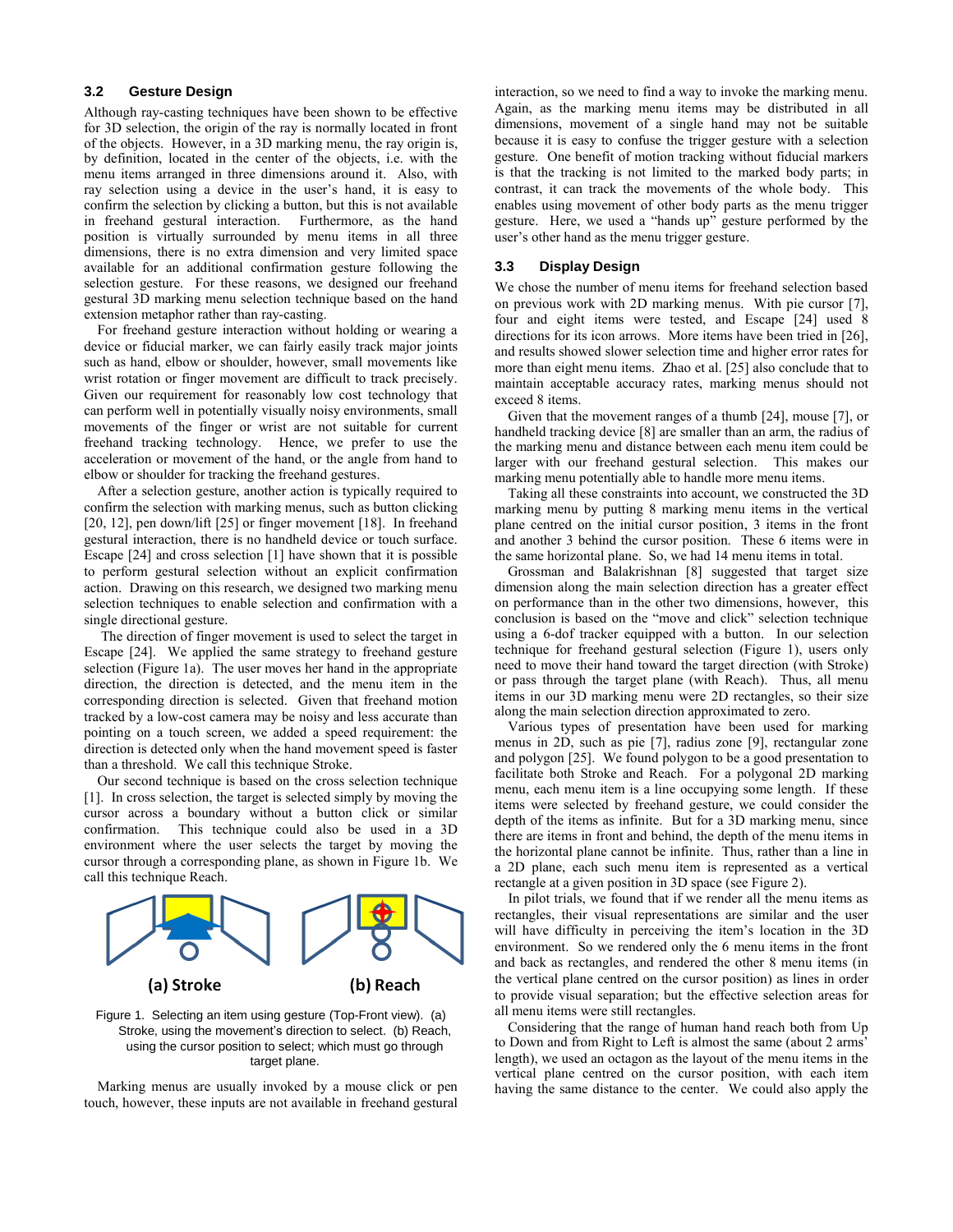same layout for items in the front and back, giving the first layout design (Figure 2a, Octagon).

However, hand movement range forward and backward is shorter (about 1 arm's length without body movement). To accommodate this difference, we also tested a rectangular layout for the items in front and back (Figure 2b, Rectangle).

Considering that the arm movements forward and backward are not symmetrical, e.g. there is more space when the arm is moving forward, while the hand is obstructed by the upper body when moving backward, we also evaluated non-symmetrical layouts, i.e. the combination of octagon in front and rectangle behind (Figure 2c, Octagon/Rectangle), and rectangle in front and octagon behind (Figure 2d, Rectangle/Octagon). For all four conditions, the 8 menu items in the perpendicular plane centred on the cursor were in the same locations. The 3D marking menu names reflect the layout of the menu items in the front and back.

In an initial study, we found that the Stroke technique produced a lot of errors in 3D marking menu selection. This is probably because the difference in direction between 14 menu items is too slight for the hand to separate them effectively. So we carried forward only the Reach technique for investigation in the experimental evaluation reported in the following section.

Given that moving forwards and backwards to select targets is significantly slower than moving left and right [8], and the relatively short range of forward and backward hand movement, we tried to reduce the Z-depth of the 8 menu items located vertically, so that the 6 items in the front and back could be closer and therefore easier to reach. However, we found that selection errors for the 8 vertical items increase quickly when their depth becomes smaller than their length. So we maintained the selection area of these 8 items as square in the following study.

#### **4 EXPERIMENTAL EVALUATION**

We conducted a controlled experimental evaluation to investigate the effect of different 3D marking menu layouts and target directions using freehand gestural selection. The independent variables were 3D marking menu layout (Octagon, Rectangle, Octagon/Rectangle, Rectangle/Octagon, as shown in Figure 2) and TargetDirection (Up, Down, Left, Right, Front, Back, Left-Up, Right-Up, Left-Down, Right-Down, Left-Front, Right-Front, Left-Back, Right-Back). We recruited twelve volunteers (nine male and three female), between 22 and 30 years of age with a mean age of  $25.58$  (sd = 2.15). All of them are postgraduate students. All participants were right-handed and had experience of stereoscopic 3D displays, such as watching 3D movies, and

experience of gestural interaction, e.g. using a Wii remote or Microsoft Kinect for playing games.

### **4.1 Procedure**

There were 4 sessions, one for each 3D marking menu layout. The order of the sessions was randomized. In each session, there was a practice block of 52 trials (3 trials in each direction), followed by another 2 test blocks with 52 trials each.

Each trial started with a "hands up" gesture with the left hand. When the gesture was performed, a 3D marking menu appeared with the target menu item highlighted in yellow. The user's hand position was represented as a yellow sphere (diameter 5 cm in virtual 3D space) in the center of the marking menu. This cursor continuously followed the user's right hand movement.

The 8 vertical menu items were 80 cm from the center of the marking menu in virtual 3D space, and their width was 66 cm (the orange lines in Figure 2). Although they were rendered as lines for visual separation from other items in front and behind, their effective selection depth was 66 cm, so all the menu items located vertically were squares in motor space. In the different 3D marking menu layouts, the size and distance of the menu items located vertically were the same, while the size and distance to the center of horizontal items differed as a feature of the layout. In the Octagon menu layout (Figure 2a), the other 6 menu items located at the front and back were squares of the same size (66 cm x 66 cm). The menu in Rectangle layout (Figure 2b) were rectangles sized 66cm x 53 cm. In the other hybrid layouts (Figure 2c, 2d), their size was the same as the corresponding menu item in the Octagon or Rectangle layout. All the menu items in the front were rendered as translucent in order to show the other, occluded, menu items.

User movement was mapped from real space to the visual 3D space as 0.3:1 (when the user's hand moved 3 mm in real space, the cursor moved 1 cm in virtual 3D space). A selected menu item disappeared when a selection was detected. If the user selected an item other than the target, an error sound was played. If the target was selected, the user was instructed by text on the display and an audible beep to start the next trial.

After the whole test was finished, the participant answered a questionnaire on marking menu layout and target direction preferences. They were asked to rate their preference for the different layouts and target directions from 1 (strongly dislike) to 10 (strongly like), and provide comments about their preferences. The whole study took about 45 minutes per participant.



Figure 2. 3D marking menu display design. In the front view, the rectangles drawn in dotted blue lines represent the menu items at the back (i.e. closer to the reader), the rectangles in solid blue lines represent the items in front, and the orange lines represent the menu items located in the vertical plane around the initial cursor position. In the top view, the blue lines represent items in front and back, and the orange lines represent items located vertically. The yellow sphere in the center represents the initial cursor position.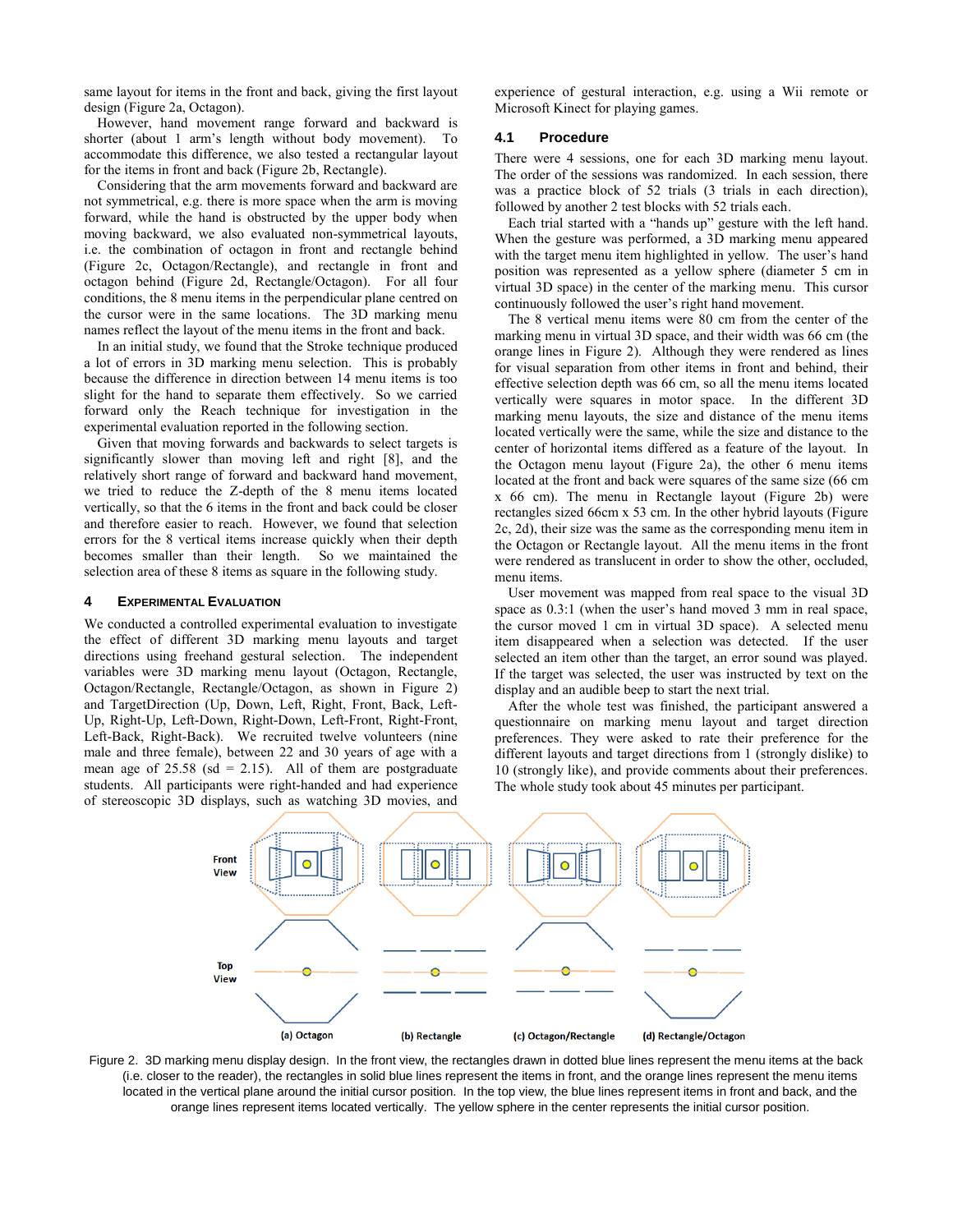#### **4.2 Equipment and Setting**

The 3D environment was displayed on a Samsung PS50C680 50" 3D plasma TV with 120 Hz refresh rate at 1280 x 720 resolution. Samsung SSG-2100AB/XL 3D active glasses were used by participants to view the display in stereoscopic 3D. The height from the ground to the center of the display was 107 cm, and the user stood 200 cm in front of the monitor. The user's hand movements were tracked using a Microsoft Kinect camera, with a refresh rate of 30 fps, and the OpenNI API on Windows 7. The Kinect camera was placed on top of the display. The experiment setting is shown in Figure 3.





#### **4.3 Results**

#### 4.3.1 Selection Time

A repeated-measures ANOVA for 3D marking menu layout x TargetDirection was used to analyze the results. Main effects were found for 3D marking menu layout ( $F_{3,33}$ =5.00, p=.006) and TargetDirection ( $F_{13,143}$ =7.47, p < 001). An interaction effect was found for 3D marking menu layout x TargetDirection  $(F_{39,419}=2.58, p<.001)$ . Mean selection time for Octagon was 1.31 s, for Rectangle was 1.13 s, for Octagon/Rectangle was 1.21 s, and for Rectangle/Octagon was 1.20 s.



Figure 4. Selection time for marking menu layout x TargetDirection.

Post hoc Bonferroni pairwise comparisons showed that Rectangle was significantly faster than Octagon (p=.022). Mean selection times across the conditions are shown in Figure 4.

Further analyses using one-way repeated-measures ANOVA for TargetDirection in the four different marking menu layouts were performed. As illustrated in Figure 5, with Octagon each of Right and Right-Up was significantly faster than all of Front and Right-Down. With Rectangle, Left was significantly faster than Left-Down. With Octagon/Rectangle, each of Left and Back was significantly faster than Up, and with Rectangle/Octagon, each of Right, Left, Front, Right-Up, and Right-Front was significantly faster than Right-Down (p<.05 or more significant for all pairs). In Figure 5, directions represent in blue arrows are significantly faster the directions in green arrows with each layout.





We also compared the selection time in the on-axis and offaxis directions. A two-tailed dependent T-test found no significant difference  $(t_{11}=-1.51, p=.16)$ .

#### 4.3.2 Error Rate

Users were required to select the target successfully, if necessary trying more than once. Each failure to select the correct target was recorded as an error. The first erroneous direction when users failed to select the target menu item was also recorded as "error direction" for this "target direction". A repeated-measures ANOVA was used for 3D marking menu layout x TargetDirection, as shown in Figure 6.



Figure 6. Error rates for 3D marking menu layout x TargetDirection.

We found main effects for TargetDirection  $(F_{13,143}=3.02,$ p<.001), but no significant effect was found for menu layout  $(F_{3,33}=0.77, p=.52)$ . We also found an interaction effect for 3D marking menu layout x TargetDirection ( $F_{39,429}$ =2.12, p<.001). Mean error rate for Octagon was 5.26%, for Rectangle was 6.94%, for Octagon/Rectangle was 5.55%, and for Rectangle/Octagon was 5.06%.

Follow previous marking menu research [4], we also analysed errors in on-axis directions, i.e. Right, Down, Up, Left, Front, Back, and off-axis directions (Figure 7). A two-tailed dependent T-test found that whether the direction was on-axis or off-axis had no significant effect on error rate  $(t_{11}=-2.04, p=.07)$ .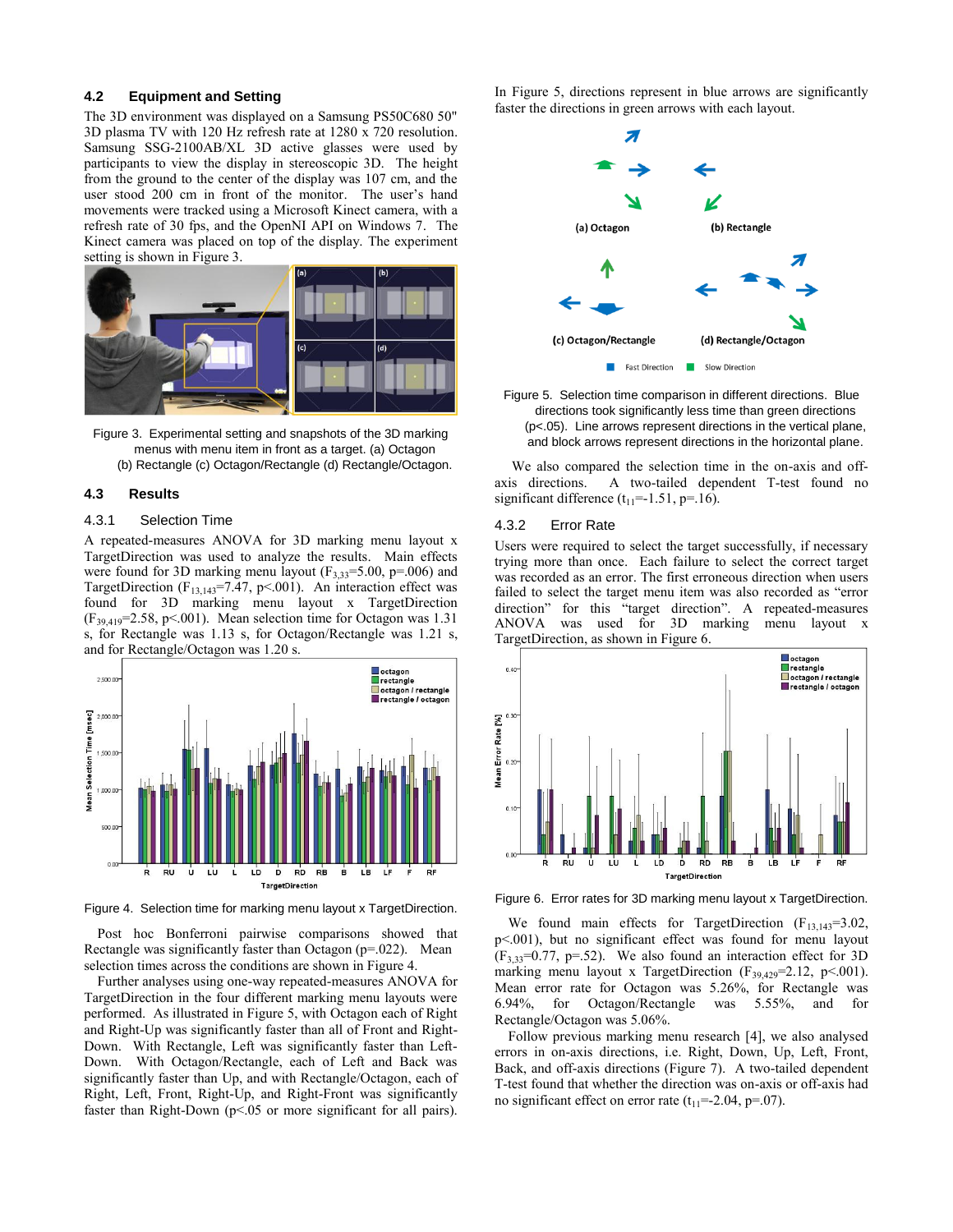

Figure 7. Error rates for on-axis and off-axis TargetDirection and 3D marking menu layout

The distribution of error directions is illustrated in Figure 8. The top 4 mistakes in each 3D marking menu layout are shown. The user's hand moved to Back very easily when trying to select Right-Back (a, b, c), and to Right-Back easily when the target was to the Right and the Octagon layout was used at the back (a, d). In the second and third rows of  $(b, d)$ , we find that the user's hand moved to Front easily when selecting Up, and moved to Left-Front easily when selecting Left-Up if the Rectangle layout was used at the front. The user also moved her hand easily to Left when trying to select Left-Back and Left-Front in the Octagon layout (a, third and fourth rows). Overall, forward and backward directions produced most of the errors shown in Figure 8, backward producing more than forward.



Figure 8. The first direction selected by mistake (green arrows) when the user tried to select the target direction (blue arrows). Line arrows represent directions in the vertical plane, and block arrows represent directions in the horizontal plane.

# 4.3.3 User Preference

User preference data on the 3D marking menu layouts and target directions were collected by questionnaire. Figure 9 shows user preferences for the 3D marking menu layouts. A one-way repeated-measures ANOVA for menu layout found no effect  $(F_{3,33}=33, p=.801)$ . Although there is no generally preferred 3D marking menu layout for all participants, some participants showed strong personal preference for certain layouts. With respect to visual feedback, some participants preferred the

combinations of Octagon and Rectangle because they provided visual differences between the items in front and behind and facilitated their identification of item position. However, some other participants preferred the Octagon layout because it represented the depth difference of items in front and behind more clearly, and the symmetrical shape made them feel comfortable. The visual feedback in the Rectangle layout was disliked by users because the items in front and behind looked similar, however, some participants preferred Rectangle because the items in front and behind are all in the same plane, so it was easier for them to locate and select the items by right angled hand movements, e.g. moving the hand a little to the right and then forward to select Right-Front, rather than making a diagonal movement.



Figure 9. User preference of marking menu layout.

Some participants also commented that they preferred the Octagon layout when it appeared in the back, because it is not easy to control the hand moving backward, and the Octagon layout gave each item more space, making it easier to select. They even suggested putting only one item at the back and removing the Left-Back and Right-Back options. This comment aligns with the error analysis in Figure 8. Participants felt that selecting forwards was more accurate than backwards, although it required a little more effort.



Figure 10. User preferences for (a) all TargetDirections and for (b) on-axis and off-axis TargetDirections

Figure 10 shows user preferences for (a) all TargetDirections and (b) on-axis and off-axis TargetDirections. A one-way repeated-measures ANOVA found a main effect for TargetDirection ( $F_{13,143}$ =4.18, p<.001): Right and Front were the preferred target directions, while participants disliked Left-Down and Left-Back. They commented that because they selected using their right hand, it was comfortable to move the hand to the right. It was also comfortable moving the hand forward. In contrast, when moving the hand to Left-Down and Left-Back, the hand had to move across the body close to the chest, making them feel uncomfortable.

A two-tailed dependent T-test found significantly higher preference for on-axis directions than for off-axis directions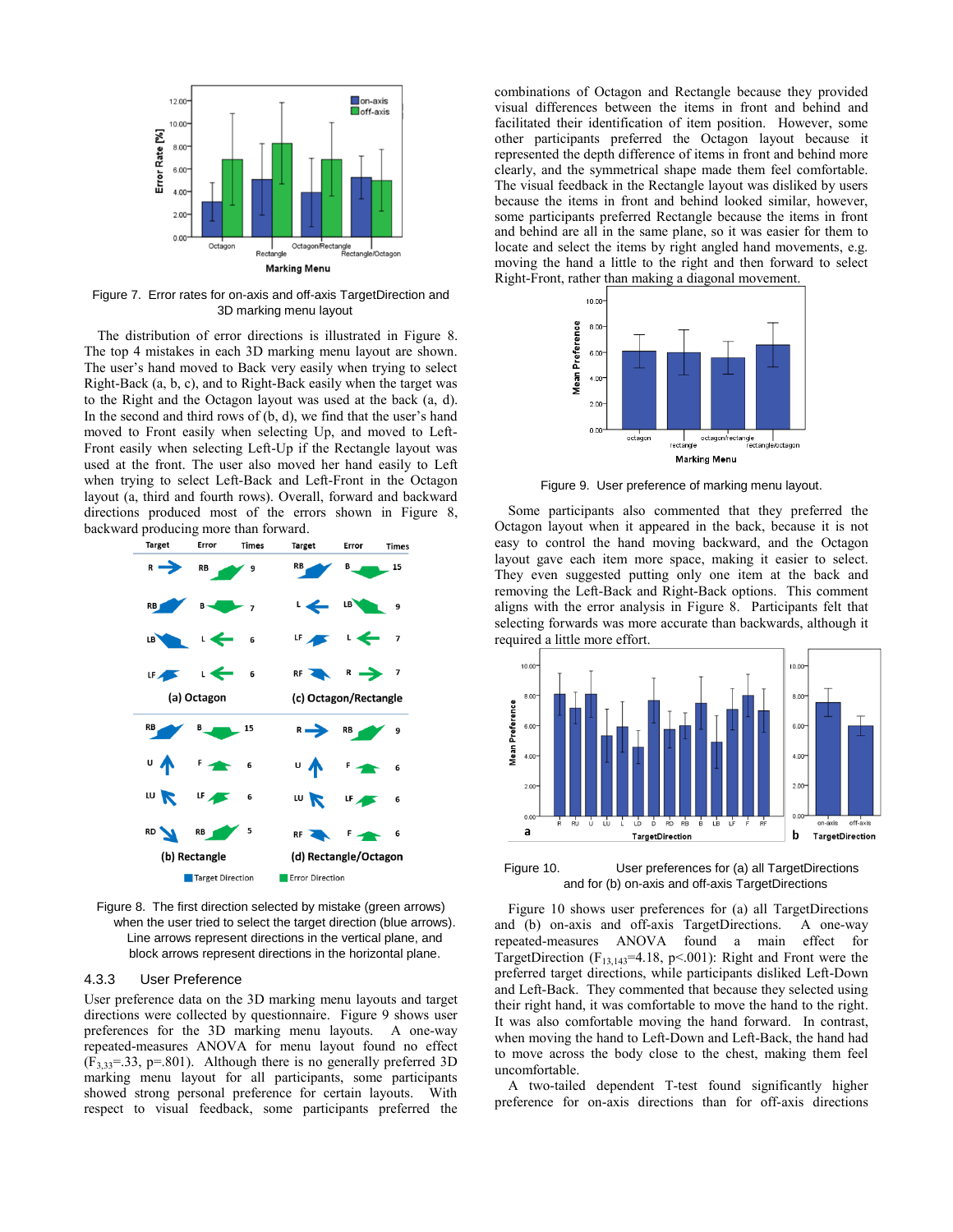$(t_{11}=4.77, p<.001)$ , as shown in Figure 10(b). Users commented that when they see an on-axis target, they perceive the direction and start to move the hand in that direction easily and confidently, while for off-axis directions they needed to hesitate to think about the direction and moved the hand more carefully. In other words, the off-axis directions probably required more mental and physical workload than the on-axis directions in our 3D marking menu.

Users also made some other suggestions about the visual feedback of the cursor. They said it was not easy to select if they did not know the relative location of the cursor and the 3D menu items, and the stereo 3D display did not provide enough clues about this relative location. So it would be better if the cursor projections on each dimension could be displayed on related menu items, so the user has a clear perception of the current cursor position relative to the menu items in the 3D environment.

### **4.4 Discussion**

The Rectangle layout was significantly faster than the Octagon layout, while there were no significant differences in error rates between them. The different layouts of Rectangle and Octagon make the Rectangle menu items located in the horizontal plane smaller in size but closer to the menu center than with Octagon (Figure 2). The results suggest that these differences made the Rectangle layout faster than Octagon using freehand gesture without significantly sacrificing accuracy. However, although the error rate of Rectangle was not significantly different, we found that the smaller space of the Rectangle layout tended to produce more errors in the forward and backward directions (Figure 8b, 8c, 8d). Users also noted that the menu items in front and behind of Rectangle looked similar, affecting the perception of their 3D location. These findings suggest Rectangle still needs to be improved.

Significant effects of target direction were found on both selection time and error rate. Directions towards Right and Front were comfortable for our right-handed participants and on-axis directions such as Up, Down and Back were also preferred; users did not like Left-Down and Left-Back. So we could consider using only on-axis directions if higher accuracy or fewer options are required. When there are many options, we could put high priority or commonly selected options in the on-axis directions.

We also found that users had difficulty selecting the targets located vertically, especially downwards (Down, Left-Down, Right-Down). This may be caused by the arm movement pattern: the hand usually does not move in the same perpendicular plane as the user's chest. For example, when the hand moves to Right-Down, it also moves back at the same time. Although people can try to adjust their action for moving their hands in a vertical plane, such as involving more elbow movement, it increases the physical demands of the arm movements and requires users to pay more attention to their hand location. This suggests that the layout of items in the vertical plane could also be improved.

Compared to other marking menu selection techniques, such as using fingers on a touch screen [15, 24], we found freehand gestural selection has both similar and contrasting characteristics regarding target directions. For example, in Escape users disliked Left-Up, Left and Left-Down [24], similar to our results. However, no significant effect of target direction was found for time or error rate in Escape [24], and the stroke angular error is small towards Down while big towards Right-up on multi-touch surface [15], in contrast to our results. A lesson is that such differences should be considered by designers of freehand gestural interaction and that designers should consider carefully whether or not findings from other gestural interaction techniques that involve handheld devices can directly be carried over to the design of freehand gestural interaction.

Our study suggests that our design of 3D marking menus could be improved. Based on the experimental results and user comments, we propose an improved 3D marking menu layout. Figure 11 shows the concept design in motor space. For the menu items in the front, we begin with the design of Rectangle (Figure 1b), and to reduce the errors (see Figure 8b, 8d), we add a curve (less than Octagon for shorter movement distance). For the menu items at the back, we propose reducing the number of menu items to one. This reduction also provides more space to adjust the placement of the items in the vertical plane centred on the cursor position. As we found, when a user selects these items, her hand also moves back at the same time. So we propose placing these items to follow the natural hand movement (solid orange lines in Figure 11), extending towards the position of the user's elbow. This 3D marking menu layout looks like a big muffin with the bottom towards user's chest, so we refer to this 3D marking menu design as "Muffin".

As we found the hand is very accurate moving forwards, it could be possible to add another two items in the Front-Up and Front-Down positions, so having 5 items in the front. But we do not suggest increasing this number to more than 5 in the front because it could be hard for the user to perceive the menu item locations and perform the corresponding selection gestures.





#### **5 LIMITATIONS AND CONCLUSION**

Most previous research on gestural interaction has used fiducial markers or handheld devices for motion tracking, however, in many scenarios users cannot be expected to carry a specific handheld device, data glove or fiducial markers around. Our target is to enable hands free interaction without holding, wearing or attaching anything on the human body. The user's body alone can be an effective input device, enabling flexible interactions.

We have designed, implemented and evaluated freehand gestural selection using a 3D marking menu. We proposed 3D marking menu layout designs and gestural selection techniques, and conducted a controlled experimental evaluation investigating the effect of 3D marking menu layouts and target directions in menu selection task. The results showed that freehand directional selection for a 3D marking menu was affected by both factors.

In our study, we evaluated only right-handed participants selecting with their dominant hand. While it is possible the results are bilaterally symmetrical for left-handed people, we had no evidence from this study. We tested selection with simple marking menus of 14 items. The effects of number of menu items and menu hierarchical depth are still not clear. Menu radius and